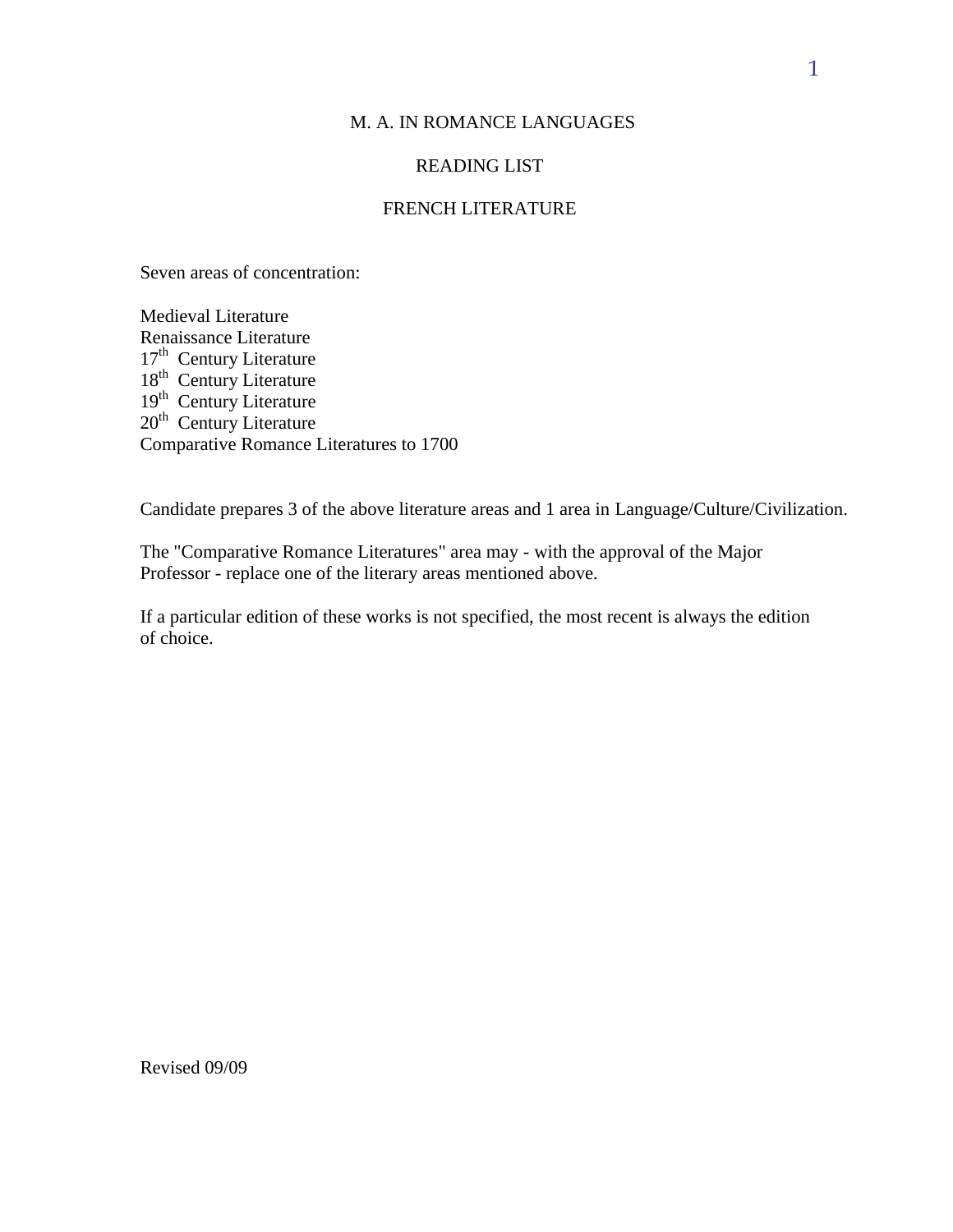### FRENCH MEDIEVAL LITERATURE

Béroul. *Tristan et Iseut : les poèmes français, la saga norroise,* in [ed.et](http://ed.et/) trad. Daniel Lacroix and Philippe Walter. Paris: Librairie Générale Française, 1989.

G. Brault (ed.) *The Song of Roland: An Analytic Edition, 2* vols*. (*Old French-English).

- Chrétien de Troyes. *Le Chevalier au lion ou le Roman d'Yvain*, [ed. et](http://ed.et/) trad. David F. Hult, Paris: Librairie Générale Française, 1994.
- Frederick Goldin (ed.) *Lyrics of the Troubadours and Trouvères,* New York: Anchor Books, 1973; selection of poems by the troubadours Guilhem IX d'Aquitaine, Bernart de Ventadorn and Gaucelm Faidit; and the trouvères Le Châtelain de Coucy and Thibaut de Champagne.

Marie de France, *Lais* (selections).

François Villon, « Le Testament » (selections) : in **Euvres**, Garnier-Flammarion, 1962.

#### SUGGESTED READING

J.-Ch. Payen; *La Littérature Française: le moyen âge* (newest paperback edition).

Chrétien de Troyes, *Romans de la Table Ronde.* Ed. J.-P. Foucher, Paris: Gallimard, 1975.

Daniel Poirion (ed.) *Précis de littérature française du moyen âge,* Paris: Presses Universitaires de France, 1983.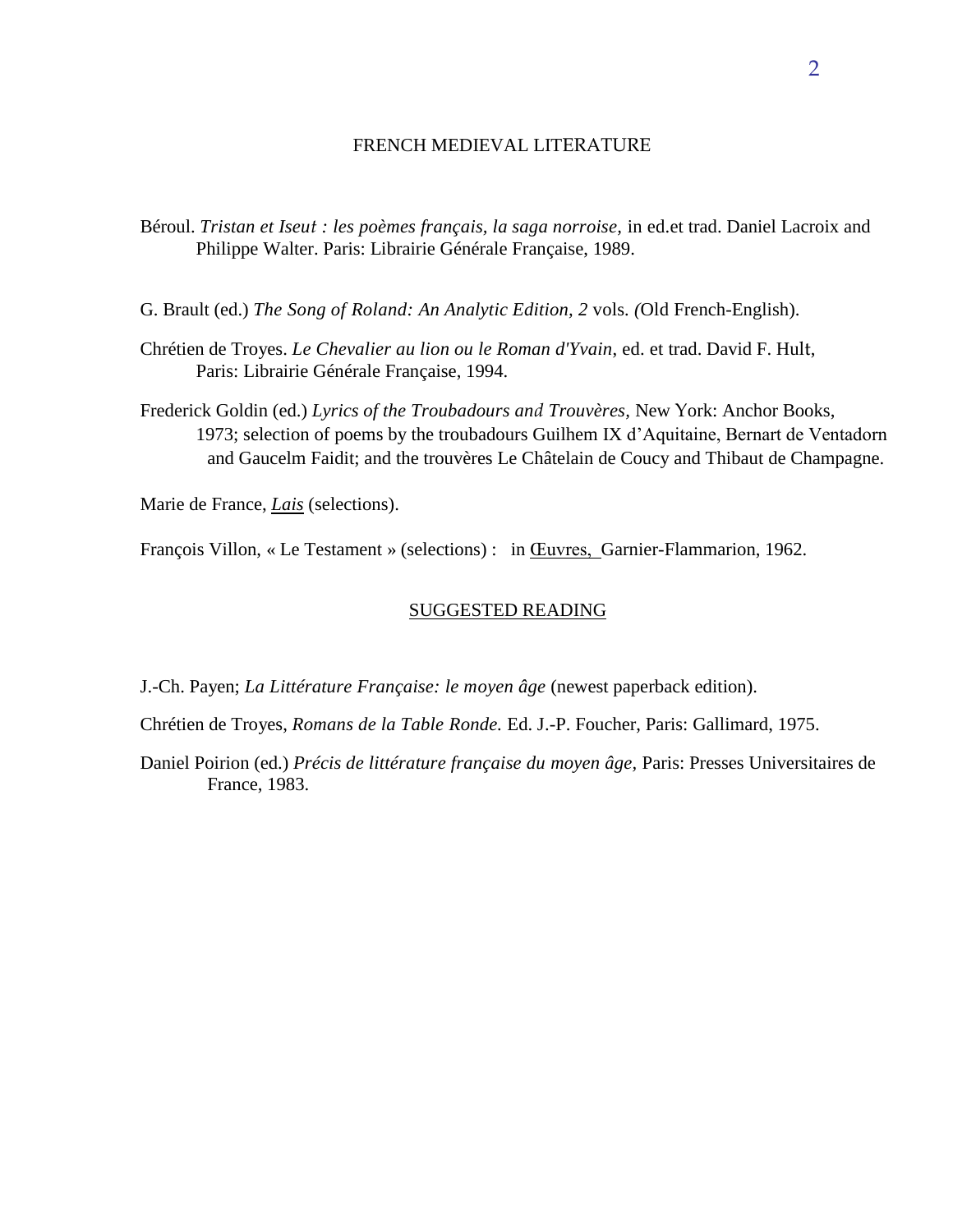# FRENCH RENAISSANCE LITERATURE

1) Poetry: Clément Marot, Louis Labé, Pierre de Ronsard, Agrippa d' Aubigné (those selected poems in Maurice Allem (ed.) - *Anthologie poétique française - XVIe* siècle, 2 vols., Paris: Garnier-Flammarion 1965)

2) Pierre de Ronsard , *Les Amours*, 2 vols, ed. Garnier-Flammarion.

3) François Rabelais, *Gargantua.*

4) Michel de Montaigne, *Les Essais ; Livre I, Livre II* ; or *Tiers Livre*, ed. Garnier-Flammarion.

5)Du Bellay, Joachim, *Les Antiquités de* Rome ; or *Les Regrets,* Collection « Poésies » (Gallimard), 1967.

Suggested Reading:

- 1. Denis Hollier, ed. *A New History of French Literature*: *A Panorama of Literature in its Cultural Context.* Harvard University Press, 1994 (entries relevant to this century).
- 2. Odette de Mourgues, *"Pléiade" Poetics.*
- 3. Mikhail Bakhtin, *Rabelais and His World* (English and French version)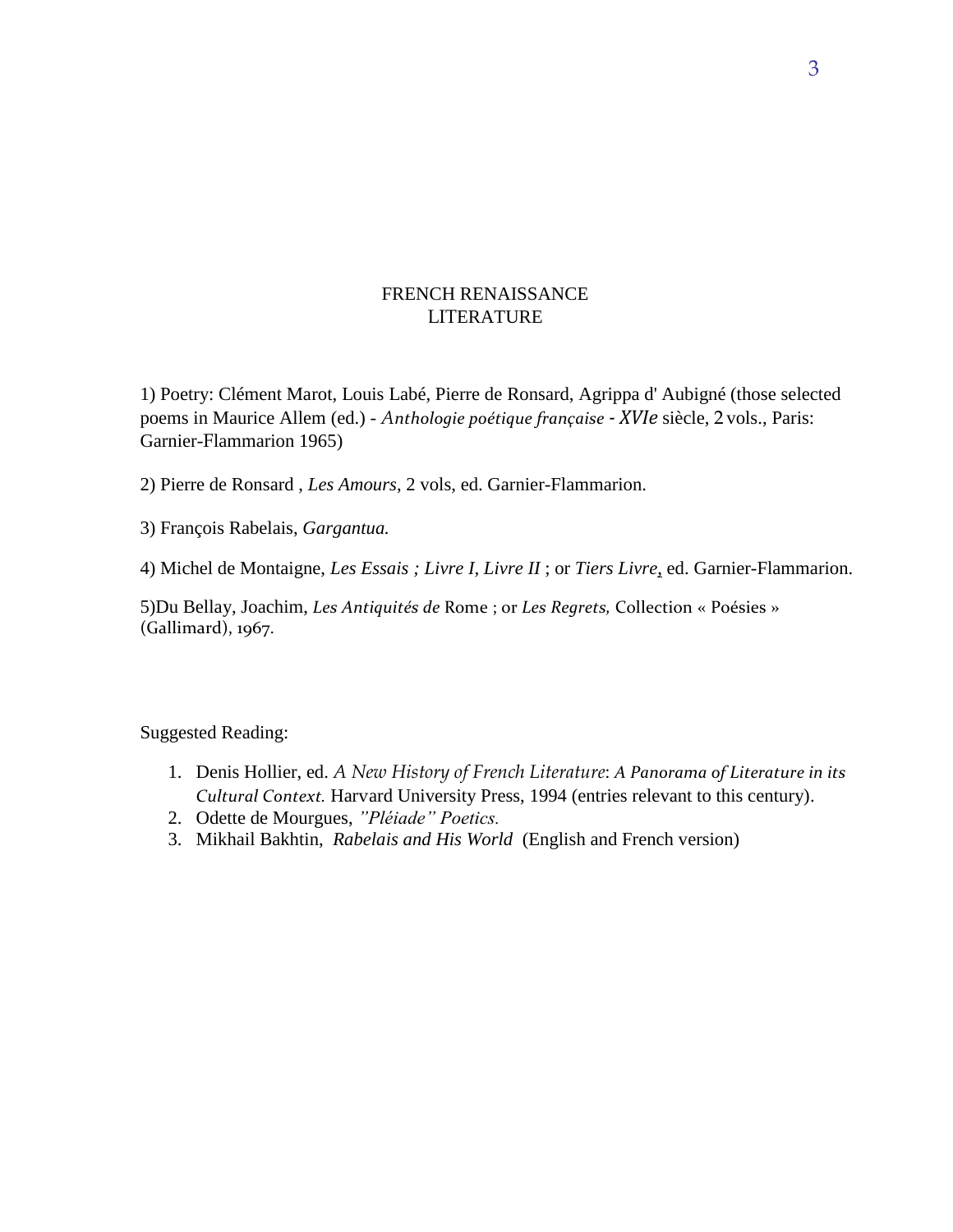# FRENCH 17<sup>th</sup> CENTURY LITERATURE

Rousset, Jean, *L'Anthologie de la poésie baroque française,* selection of poems by

Théophile de Viau, and poems on *poésie précieuse*

Corneille. *Le* Cid ; or *Cinna*

Racine, *Andromaque* ; or *Britannicus* ; and *Phèdre* 

Molière, *Le Tartuffe* ; or *Don Juan* ; and *Le Misanthrope* 

La Fontaine. *Fables choisies,* Classiques Larousse, Vol. l, Livres I to VI

Mme. de Lafayette, *La Princesse de Clèves*

Cyrano de Bergerac, *Les États et Empires de la Lune et du Soleil,* ed. Livre de Poche (sélections)

Suggested Reading:

- 1. Denis Hollier, ed. A *.New History of French Literature: A Panorama of Literature in its Cultural Context*. Harvard University Press, 1994 (entries relevant to this century).
- 2. Roland Barthes, *Sur Racine.*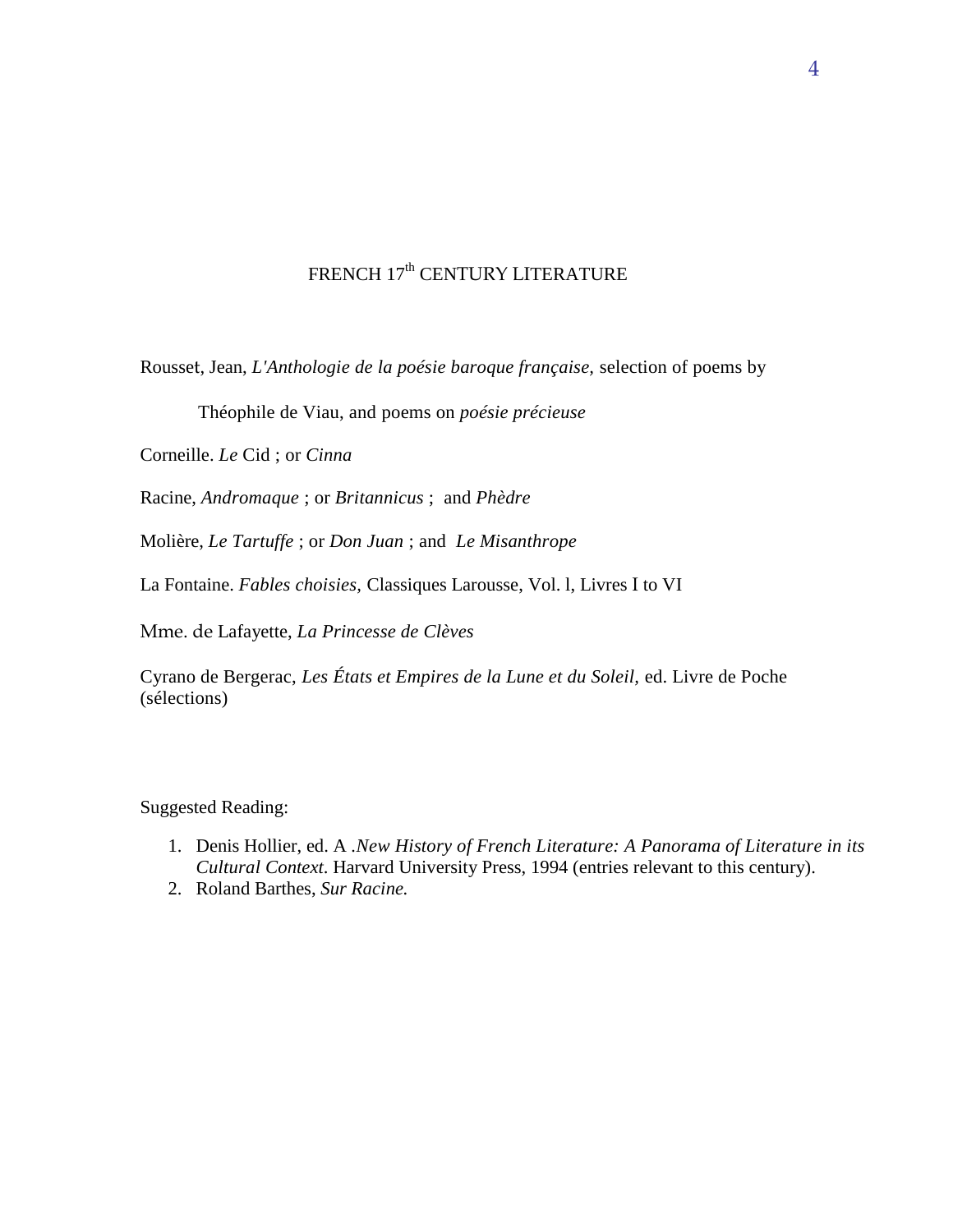### FRENCH 18TH CENTURY LITERATURE

Jean-Jacques Rousseau, Discours sur l'inégalité ; or Le Contrat Social Denis Diderot, La Religieuse ; or Le Marquis de Sade, Justine Voltaire, Contes et Nouvelles, selection, including « Candide » Marivaux, La double inconstance ; or Le Jeu de l'Amour et du Hazard Prévost, L'Abbé, Manon Lescaut Beaumarchais, Le Mariage de Figaro ; or Le Barbier de Séville Laclos, Les Liaisons Dangereuses

Suggested Readings:

Denis Hollier, ed. A New History of French Literature: A Panorama of Literature in its Cultural Context. Harvard University Press, 1994 (entries relevant to this century).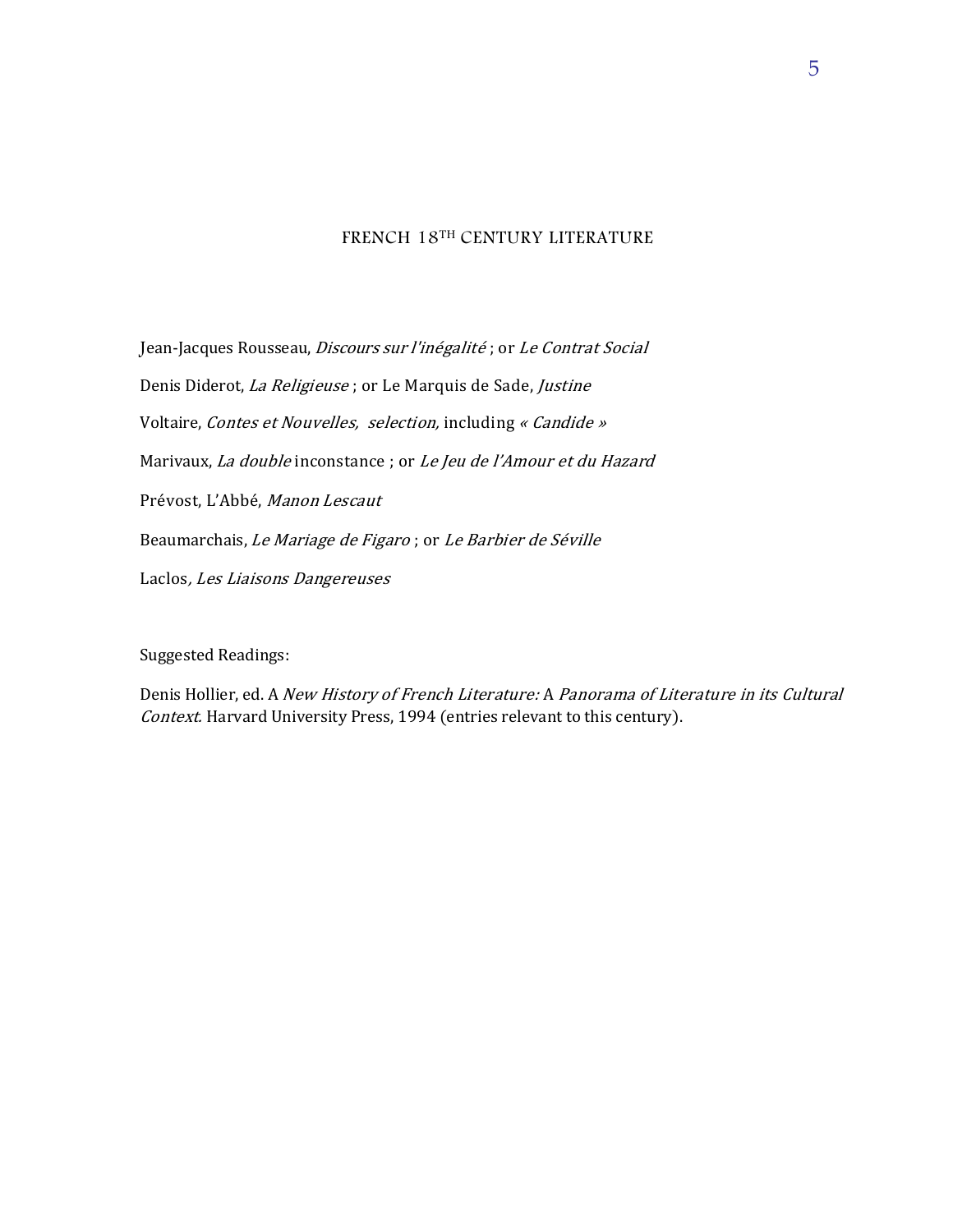# FRENCH 19<sup>th</sup>-CENTURY LITERATURE

#### POETRY

Lamartine, *Le Lac; L'Isolement* 

Musset, *Souvenir* 

Hugo, *Les Djinns*; *Tristesse d'Olympio; Chanson*; *Saison des semailles. Le soir*

Verlaine, *Art poétique; Chanson d'automne*; *Il pleure dans mon coeur…*

Rimbaud, *Le Bateau Ivre; Voyelles*

Mallarmé, *Brise marine; Le vierge, le vivace, et le bel aujourd'hui…*

Baudelaire, *Les Fleurs du Mal, Correspondances*; *L'Albatros*; *Elévation*; *Hymne à la Beauté*; *Invitation au Voyage*; *Spleen* (*Quand le ciel bas et lourd…*); *La Chevelure*; *Une Charogne*; *Les Chats*; *À une mendiante rousse*; *À une passante*; *Rêve parisien,*  etc.

SHORT STORY (any *three* of the following stories, by *three different* authors) Flaubert, *Un Coeur Simple* Gautier, *Le Pied de Momie;* or *La Morte amoureuse* Mérimée, *Carmen*; or *La Vénus d'Ile* Maupassant, *Boule de Suif*

#### NOVEL

Balzac, *Le Père Goriot* Flaubert, *Madame Bovary* Sand, George, *Les Maîtres sonneurs* Stendhal, *Le Rouge et le Noir* Zola, *L'Assommoir*; or *Germinal*; or *Nana*

#### THEATER

Hugo, *Hernani* Musset, *On ne badine pas avec l'amour* ;or Dumas-fils, *La Dame aux camélias*

#### Suggested Reading

1) Hollier, Denis, ed. *A New History of French Literature: A Panorama of Literature in its Cultural Context*. Harvard University Press, 1994(entries relevant to this century). 2) Berg, R.-J and Leroy, Fabrice. *Littérature Française: Textes et Contextes, Tome II*. New York: Holt, Rinehart and Winston, 1997.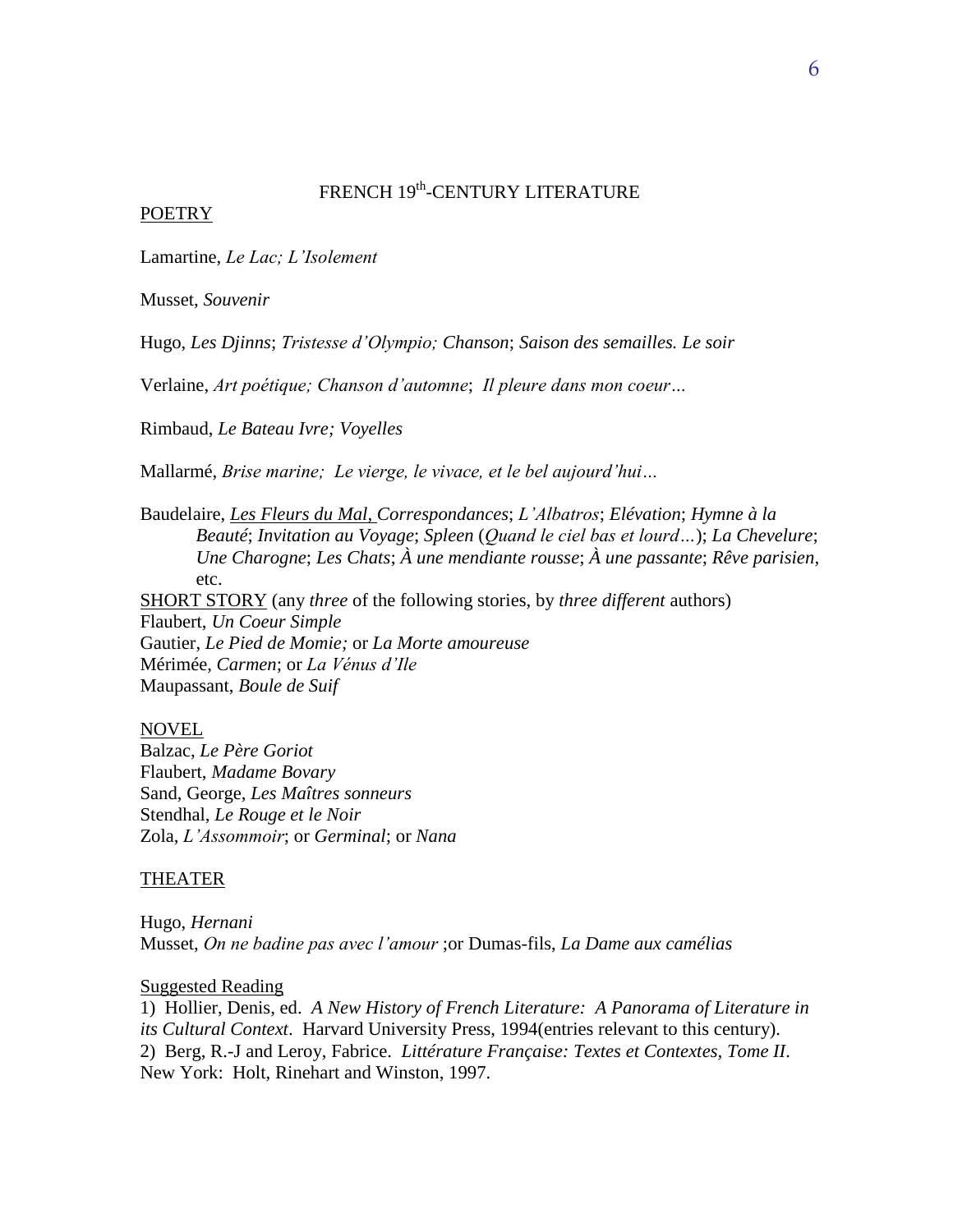3) Juland, Jean-Joseph. *La Littérature Française pour les Nuls*. Paris: Éditions Générales First, 2005.

### FRENCH 20th CENTURY LITERATURE

Theater

Jean-Paul Sartre, *Huis-Clos* ;or Ionesco, *La Cantatrice Chauve* ; or Samuel Beckett, *En attendant Godot.* 

Prose

Albert Camus, *L Étrange* ; or *L'Éxile et le royaume*

Louis Ferdinand Céline, *Voyage au bout de la nuit*

André Gide, *Les faux-monnayeurs*

Alain Robbe-Grillet, *La Jalousie* ; or Marcel Proust, *Un amour de Swan*

Marguerite Duras, *L'amant*; or *Hiroshima mon amour* ;

or Pascal Quignard, *Le Nom sur le bout de la langue*

**POETRY** 

Valéry, "Le cimetière Marin", « Les pas »

Apollinaire, "Le Pont Mirabeau"

Robert Desnos, « J'ai tant rêvé de toi »

Michaux, "Dans la nuit"

Aimé Césaire, "Dorsale bosale"

Eluard, "L'Extase" ; or "Liberté"

Boris Vian, "Je voudrais pas crever"

### SUGGESTED READING

Denis Hollier, *A New History of French Literature: A Panorama of Literature in its Cultural Context*. Harvard University Press, 1994(entries relevant to this century).

Fabrice Leroy, *Littérature Française. Textes et Contextes. Tome II*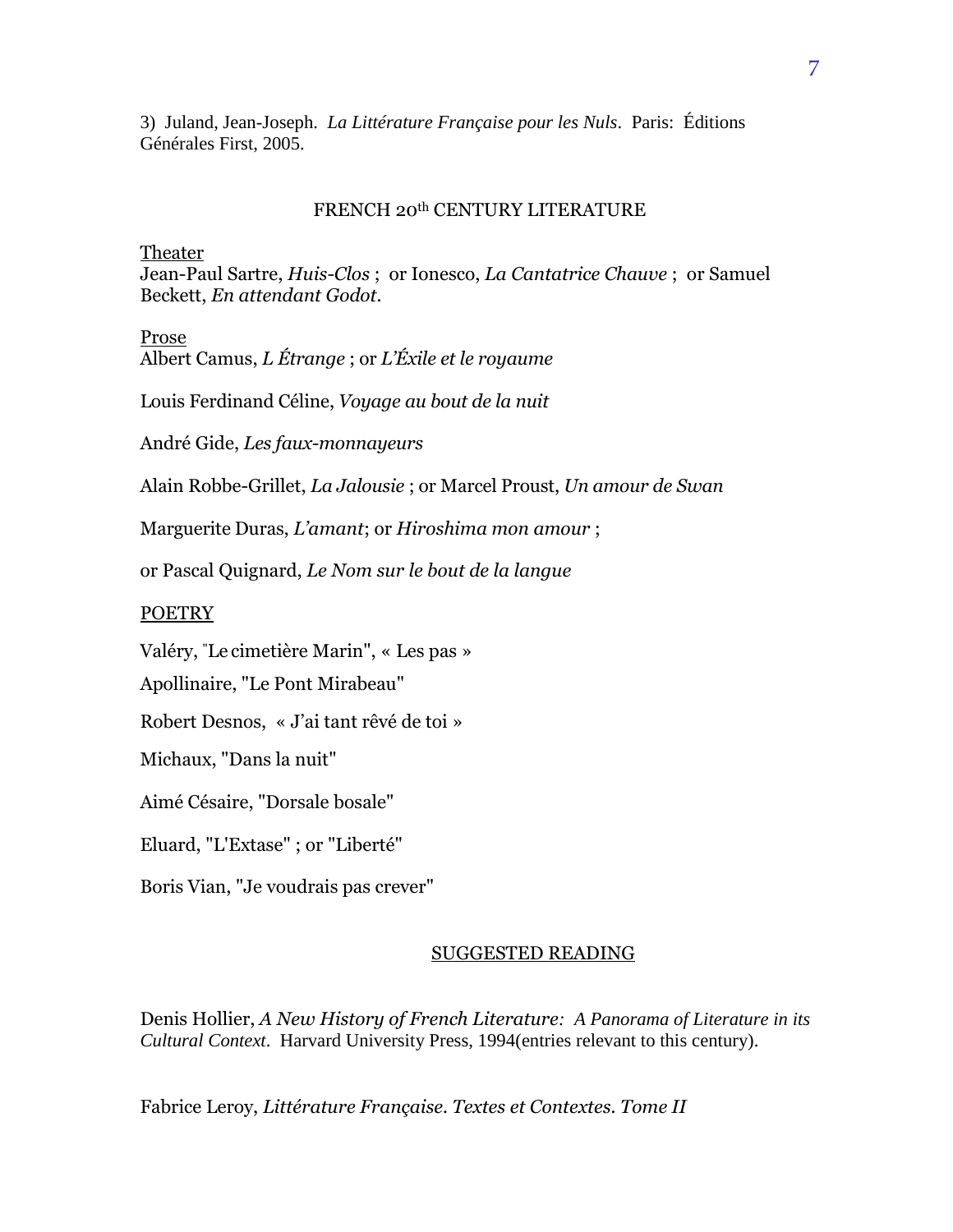#### COMPARATIVE ROMANCE LITERATURES TO 1700

(Readings can be done in the original languages and in English translations)

### French

Chrétien de Troyes. *Yvain ou Le chevalier au Lion* ; or *The Song of Roland*;

Pierre Corneille*, Le Cid* ; or Jean Racine, *Phèdre*

Frederick Goldin, ed., *Lyrics of the Troubadours and the Trouvères*, (selections) New York; Anchor Books, 1973

### Italian

Frederick Godin, ed., *German and Italian Lyrics of the Middle Ages,* Doubleday/Anchor Books, 1973 (selected Italian poems)

Dante Alighieri, *Divina Commedia - L' Inferno;* or Giovanni Boccaccio, *Il Decamerone*(selections)

Francesco Petrarca, *Il Canzoniere;*or Niccolò Machiavelli, Il *Principe* 

#### Spanish

*Poema de Mio Cid*

Calderon de La *Barca, La vida es sueño* 

Angel Flores, *Poesia Española/Spanish Poetry: A Dual-Language Anthology,* Dover Publication, 1998 (selected poems)

#### Classics

Powell, Barry, *Classical* Myth, 4<sup>th</sup> edition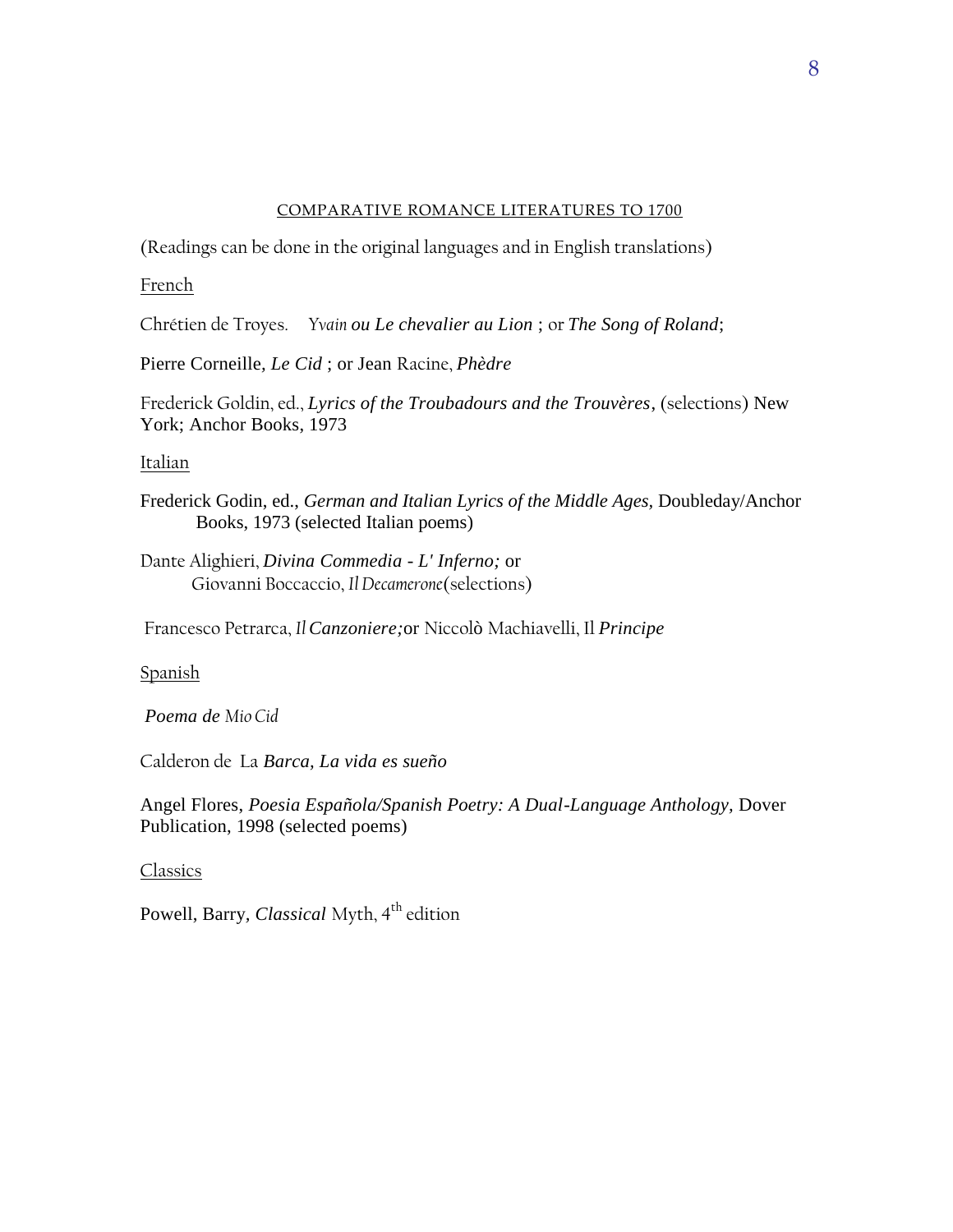# M.A. IN ROMANCE LANGUAGES READING LIST

# FRENCH LANGUAGE/ CULTURE/CIVLIZATION

Seven areas of concentration:

Historical French Linguistics Descriptive French Linguistics Applied French Linguistics (Stylistics, Narratology, Business French) French Civilization I (Beginning to 1515) French Civilization II (Renaissance and Ancien Régime) French Civilization III (19<sup>th</sup>, 20<sup>th</sup> and 21<sup>st</sup> Centuries) Romance Linguistics

Candidate prepares 3 of the above areas and 1 area in literature. No more than 2 areas above may be selected either in Linguistics or in Civilization.

The "Comparative Romance Literatures" list may not be chosen as the area of literature by students in this option.

If a particular edition of these works is not specified, the most recent is always the edition of choice.

Revised 09/09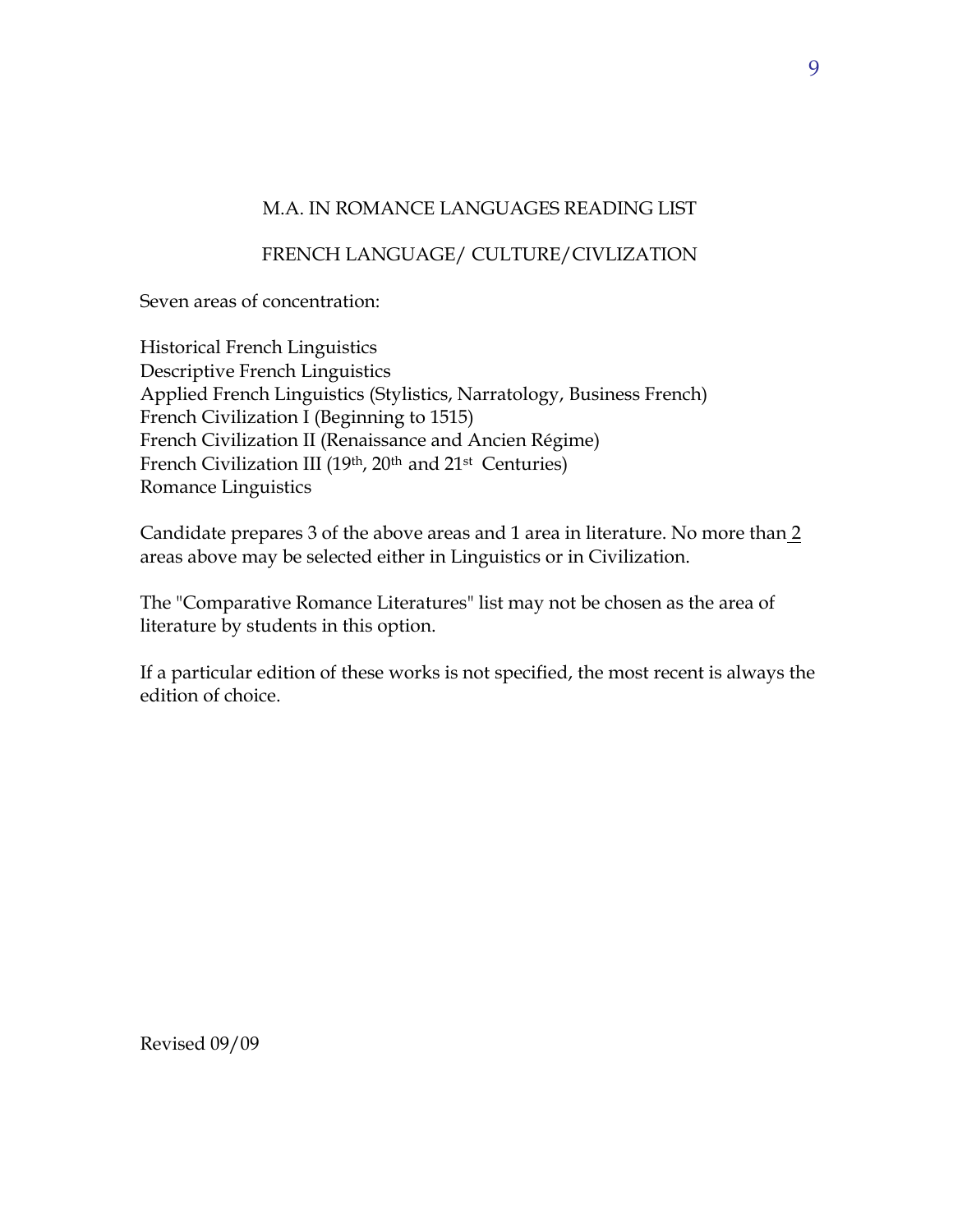# HISTORICAL FRENCH LINGUISTICS

- F. Brunot & Charles Bruneau, *Précis de grammaire historique de la langue française* (Mason & Cie, 1969).
- Peter Machonis, *Histoire de la Langue: Du Latin à l'Ancien Français,* Lanham, N.Y : University Press of America, 1990.
- Peter Rickard, *A History of the French Language*, 2nd ed., London: Unwin Hyman, Lanham/New York: University Press of America, 1990.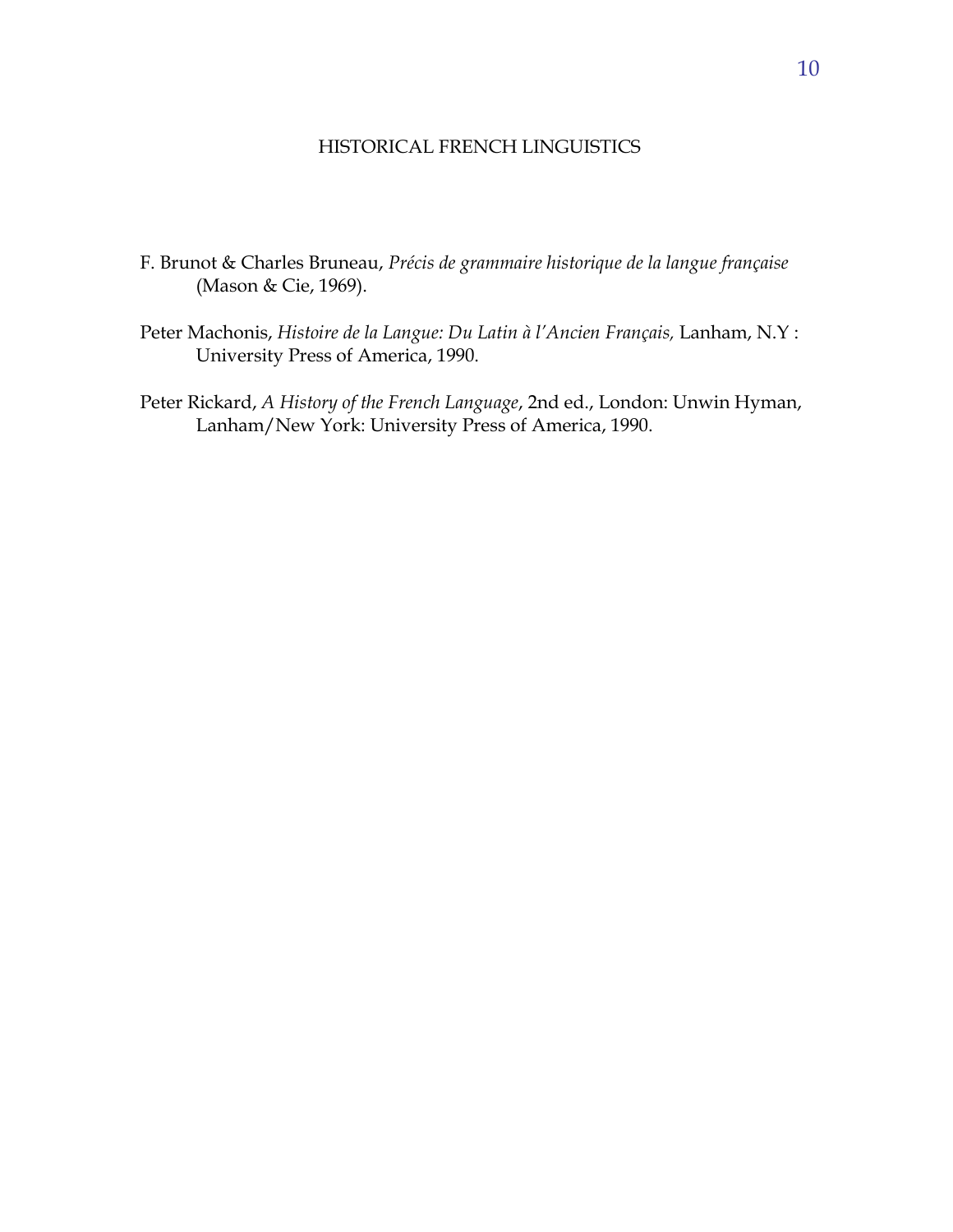# DESCRIPTIVE FRENCH LINGUISTICS

Ferdinand de Saussure, *Cours de linguistique générale* (selections) L.Tesnière, *Elements de syntaxe structurale* (selections) Emile Benveniste, *Problèmes de linguistique générale* (selected chapters) Oswald Ducrot, *Les mots du discours*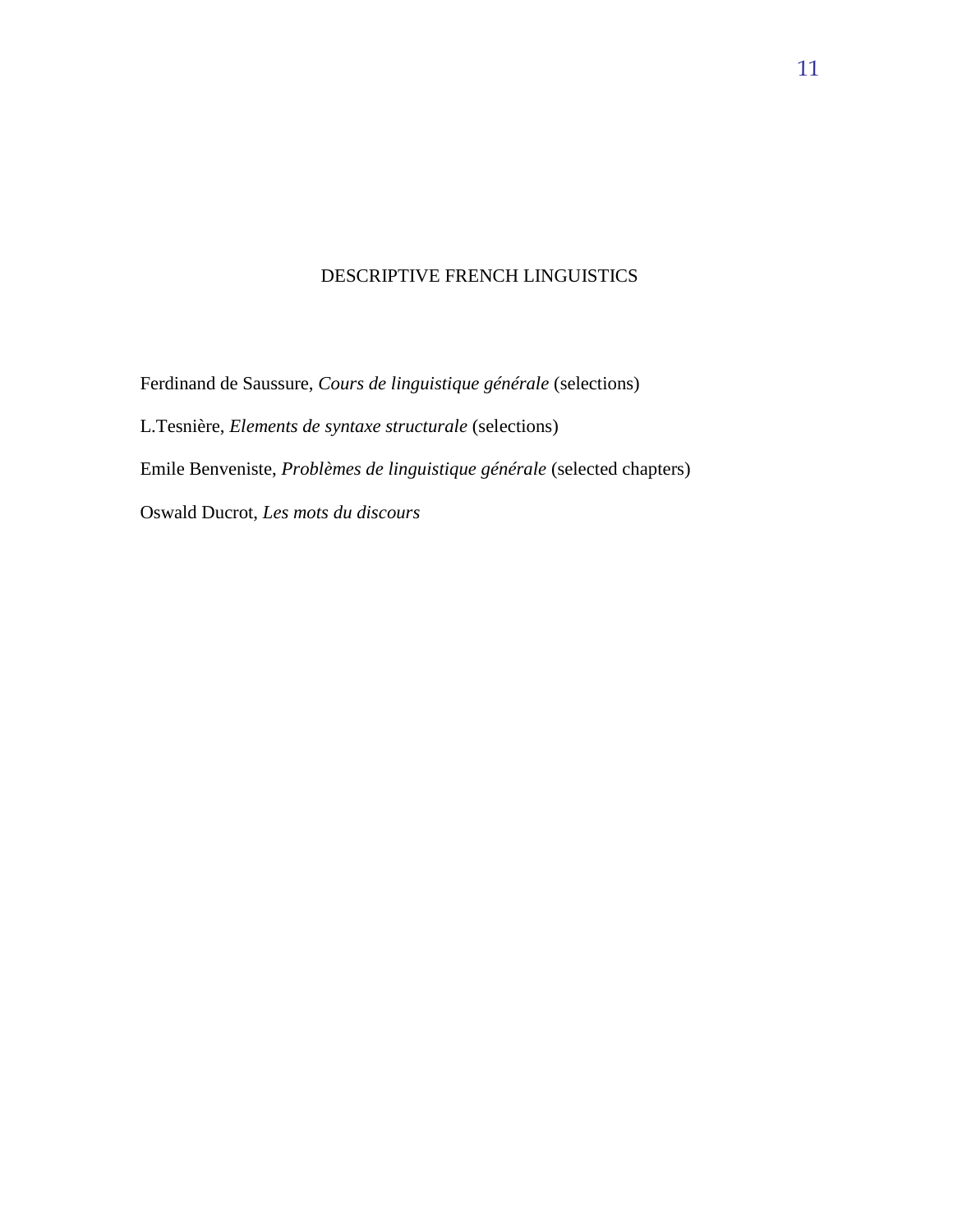### APPLIED FRENCH LINGUISTICS

Emile Benveniste, Les *Relations de temps dans le verbe français ";Vol.* I pp. 237-50 and *"L'Appareil formel de l'énonciation ", Vol.* II, pp. 79-88, in the author's *Problèmes de linguistique générale*  (Gallimard 1966-1974. 2 vols.).

R-J Berg, *Parlons affaires!: Initiation au français économique et commercial,* 2<sup>nd</sup> Edition. Heinle &Heinle Publishers, 2006.

Marianne Chalmers and Martine Pierquin, *The Oxford French Business Dictionary.* Oxford University Press. 2002.

Roman Jakobson, *Linguistique et poétique* ", pp. 209-48, and "*Deux aspects du language et deux types d'aphasie* ", pp. 43-67, in the author's *Essais de linguistique générale* (Minuit, 1963).

Guy Mermier et Y. Boilly-Widner, *Explication de texte,* Peter Lang.

Gerald Prince; *Dictionary of Narratology, 1995.*

Michael Riffaterre, *Essais de stylistique structurale,* selections (Flammarion, 1970).

Bernard Travel, *The Sounds of French: An Introduction.* Cambridge University Press, 1987.

### ROMANCE LINGUISTICS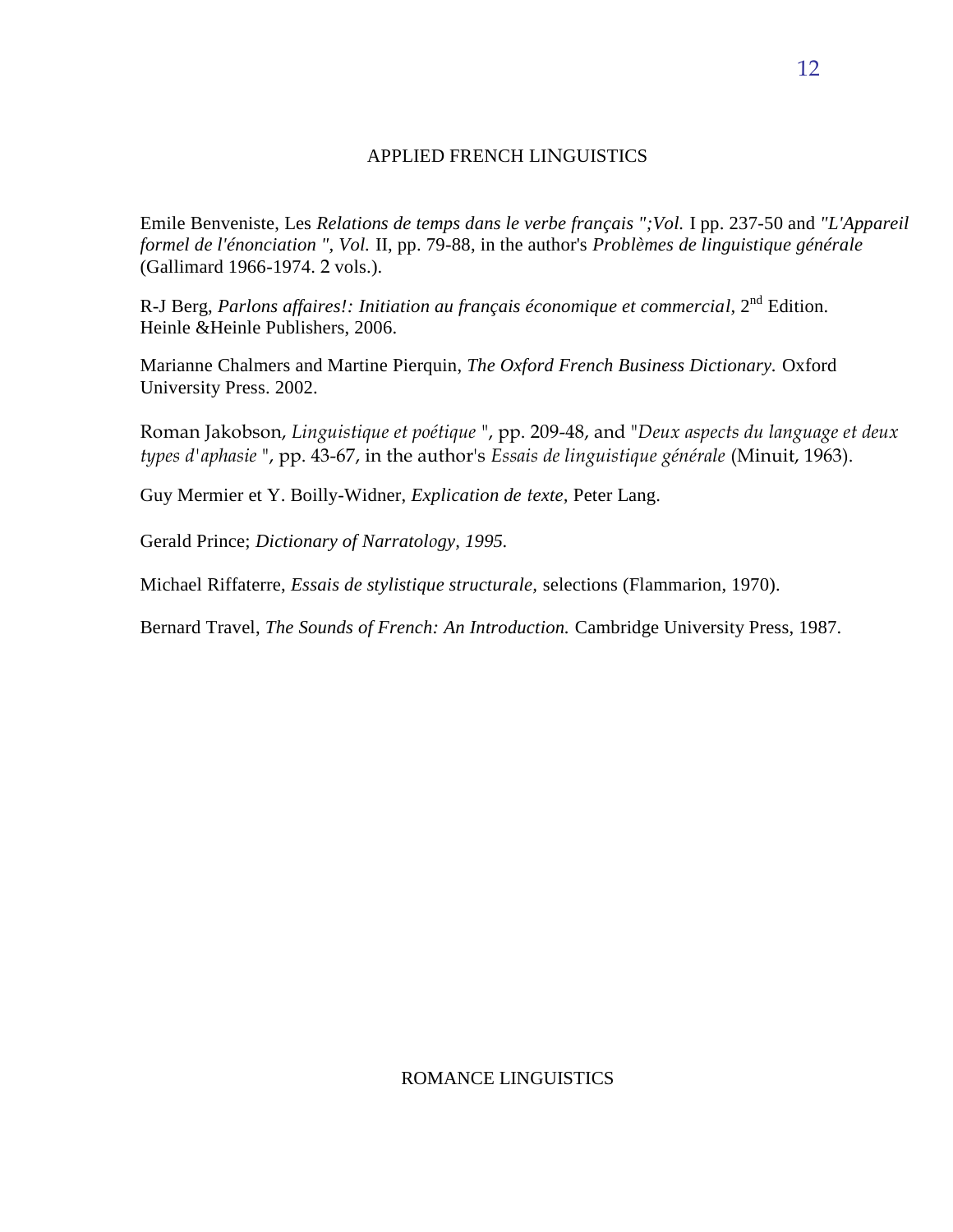Umberto Eco, *Experiences in Translation* (U of Toronto Press, 2001).

W.D. Elcock, *The Romance Languages*; (Faber & Faber, 1960).

Iorgu Iordan & J. Orr, *An Introduction to Romance Linguistics; Its Schools and Scholars*, revised with a supplement, *Thirty Years On,* by Rebecca Posner (Blackwell / U of California Press, 1974).

Diane-Freeman Larsen, *Techniques and Principles in Language Teaching.* 2007.

R. Posner*. The Romance Languages*: *A Linguistic Introduction* (Doubleday, 1966).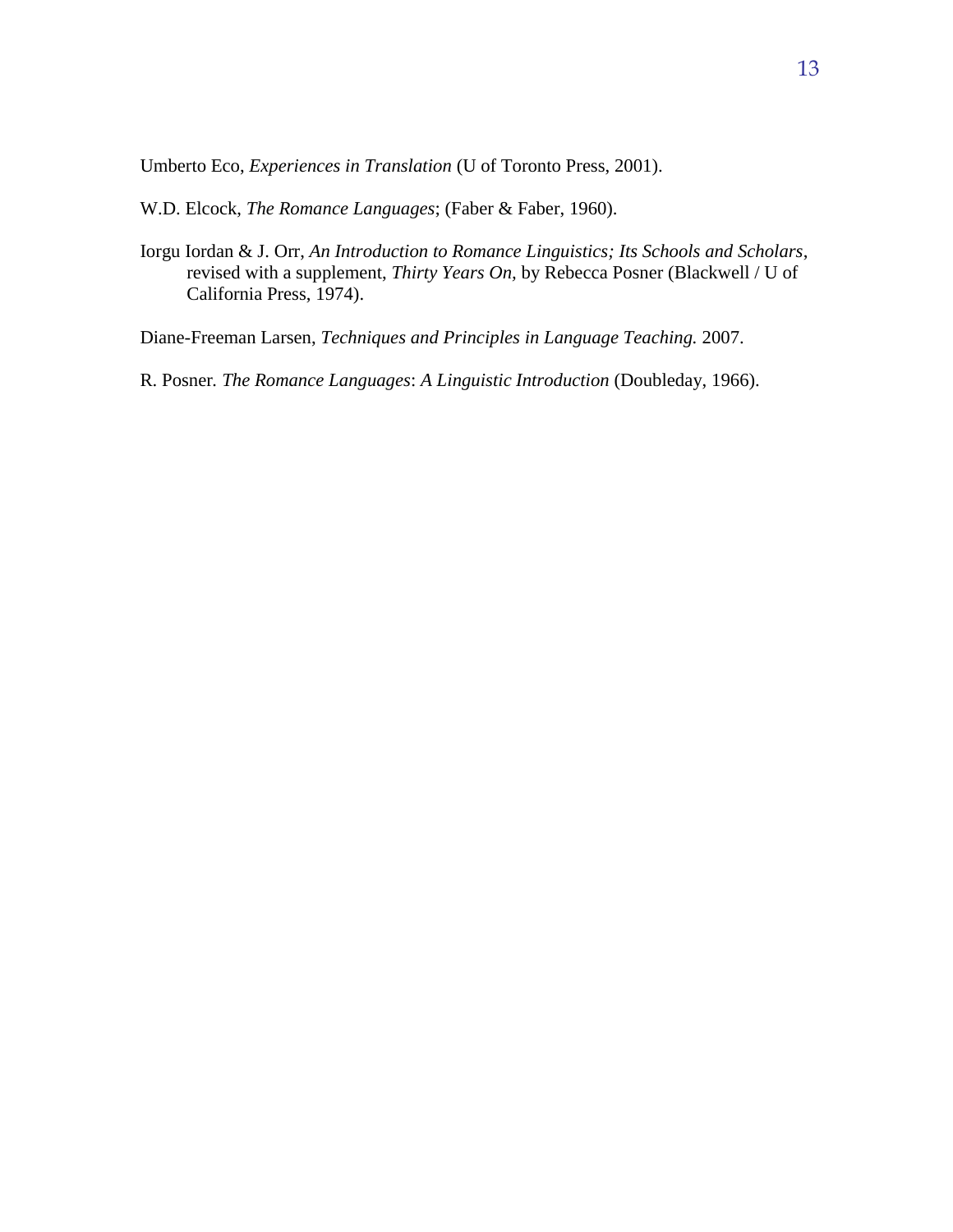### FRENCH CIVILIZATION I (Beginning to François I)

André Castelot, *Les Grandes Heures des cités et châteaux de la Loire, pp. 23-86.*

Samuel Dill, *Roman Society in Gaul in the Merovingian Age,* Part II; or Suzanne Fonay Wemple, *Women in Frankish Society.*

Jean Favier, *Charlemagne* (selections), Fayard. 1999.

Jean-Joseph Juland, *L'Histoire de France pour les Nuls*. Paris : Editions Générales First, 2006.

Emile Mâle, *L' Art religieux du XIIIe siècle en France*

Régine Pernoud, *Les Gaulois*

*.* 

Régine Pernoud *Pour en Finir Avec le Moyen* Â*ge*

Régine Pernoud, *Jeanne d'Arc. PUF, 1981.*

Meyer Schapiro*, Romanesque Art,* Chapter I.

Marcel Thomas, *The Golden Age: Manuscript Painting at the Time of Jean, Duke of Berry,* introduction only.

#### FRENCH CIVILIZATION II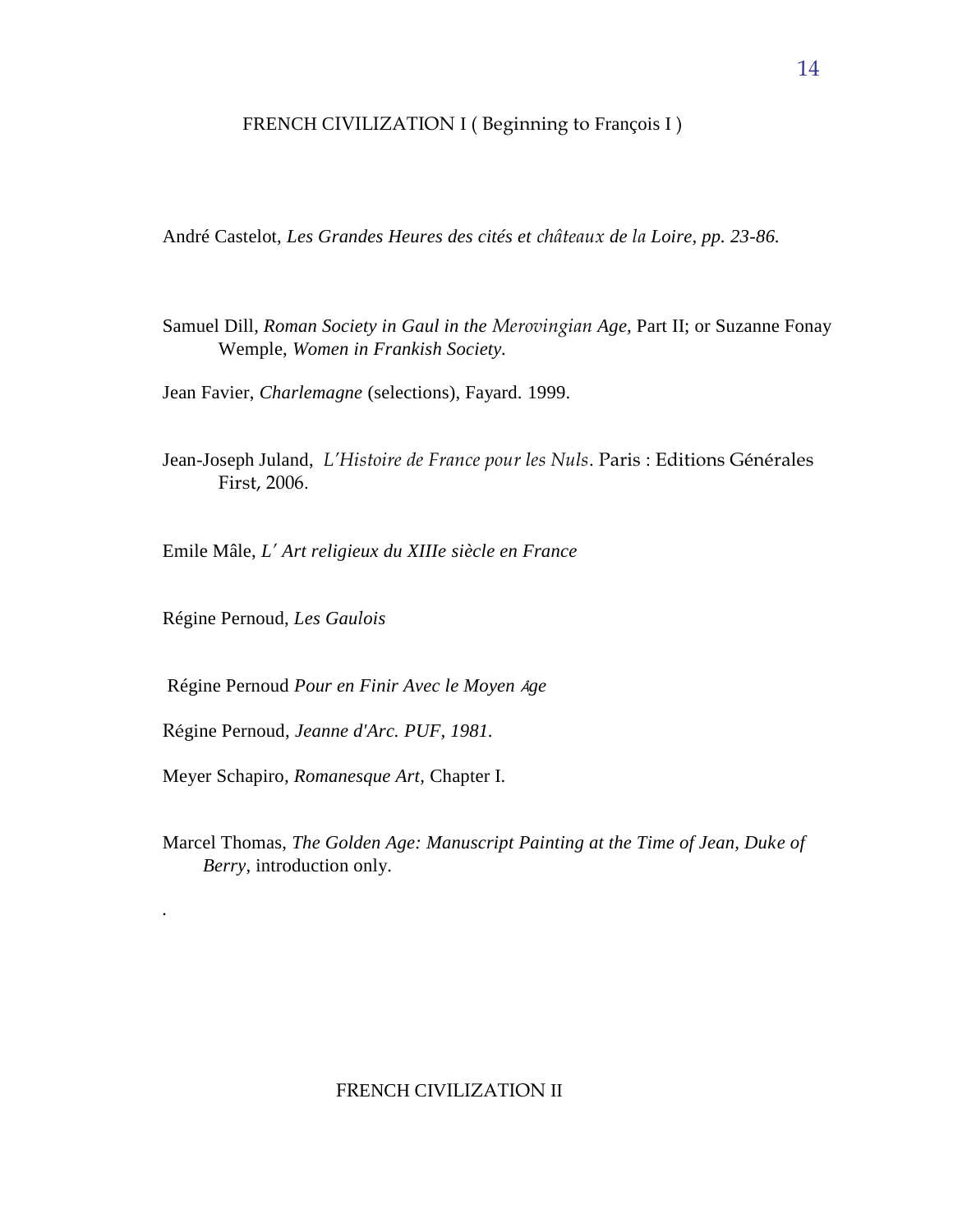(From François 1 to the Revolution of 1789)

Jean-Marie Apostolidès, *Le Roi machine.*

E.R. Chamberlin, *Marguerite de Navarre*

René Descartes, *Discours de la méthode*

Christopher Hibbert, *Versailles ;* or Jacques Levron, *La Cour de Versailles aux XVI-e et* XVIII-e siècles, Hachette, 1999 (Collection *La Vie Quotidienne)*

LaThouillière, *Le Libertinage érudit au XVIII e siècle.*

Desmond Seward, *Prince of the Renaissance.* 

Jean Thoraval et. al., (eds.) *Les Grandes étapes de la civilisation fançaise.*